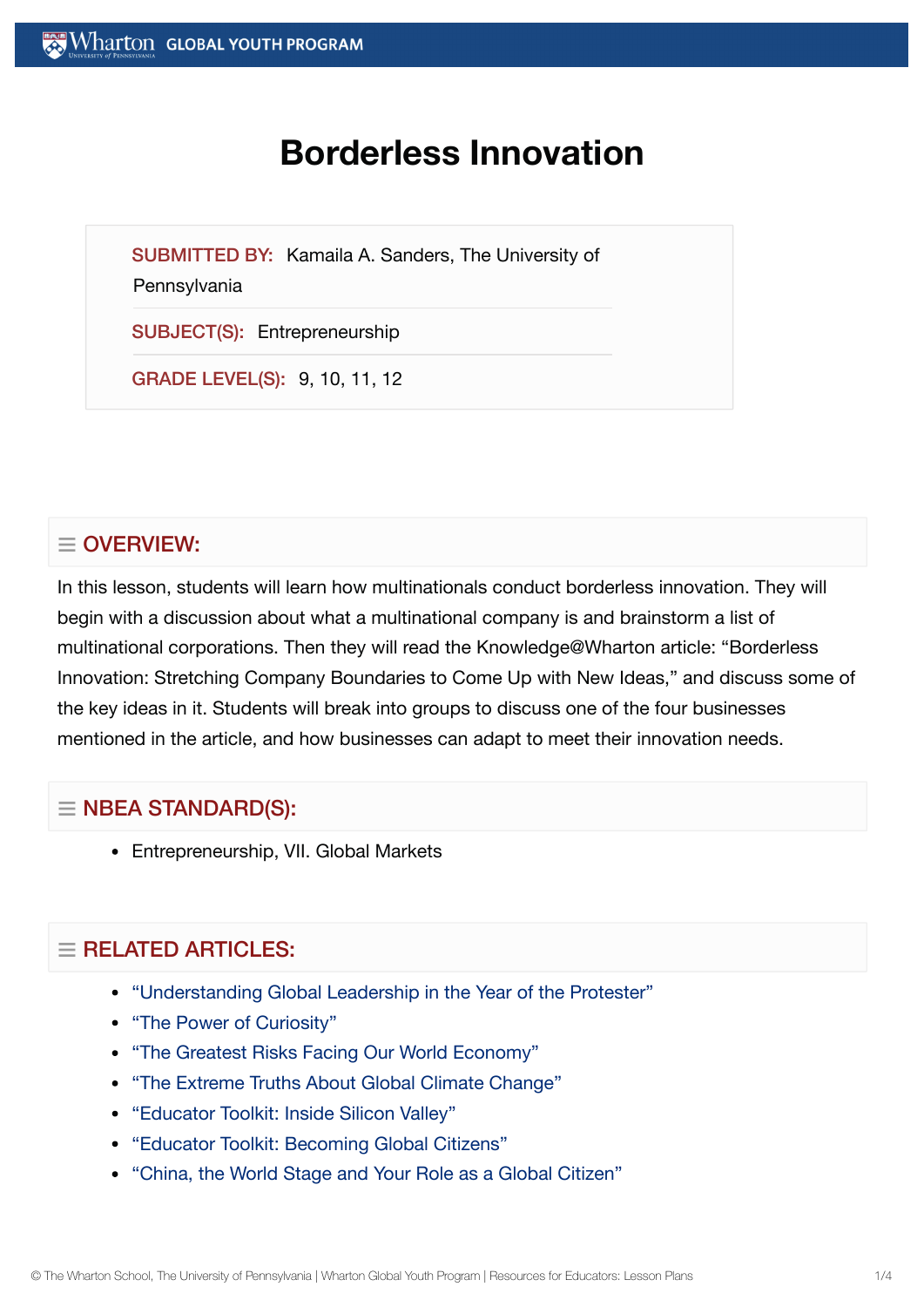## $\operatorname{Wharton}\nolimits$  global youth program

**Common Core Standard(s):** Key ideas and details, vocabulary acquisition and use, collaboration and comprehension, presentation and key ideas.

**Objectives/Purposes:** In this lesson, students will learn about multinational corporations and the unique ways they develop and sell their products in markets all over the world.

**Knowledge@Wharton Article:** "Borderless Innovation: Stretching [Company Boundaries to](http://knowledge.wharton.upenn.edu/article.cfm?articleid=2435) Come Up with New Ideas"

#### **Related Articles:**

- Video of Glossary Term: Multinational "[Multinational](https://globalyouth.wharton.upenn.edu/glossary/multinational/)"
- Video of Glossary Term: R&D ["R&D"](https://globalyouth.wharton.upenn.edu/glossary/rd/)

#### **Other Resources/Materials:**

- Board
- Chalk/Markers

#### **Activity:**

1. *(5 mins)* Show students the video for the term: "Multinational Corporation." Then allow students to come up to the board, all at the same time, and list all the multinational corporations that they can think of. After students are done with their lists, go over each one to discuss the products or services that they sell and whether students use and like those products or services.

2. *(15 mins)* Then, have students read the article: "Borderless Innovation: Stretching Company Boundaries to Come Up with New Ideas," and answer the following questions:

- What is borderless innovation?
	- When multinationals leverage the latest technological developments, their expanding global business networks and competitors' expertise to change the way they harness new ideas.
- What is the innovation shortfall that most companies suffer from and why do companies suffer from them?
	- It is hard to make products that the company has developed commercially viable.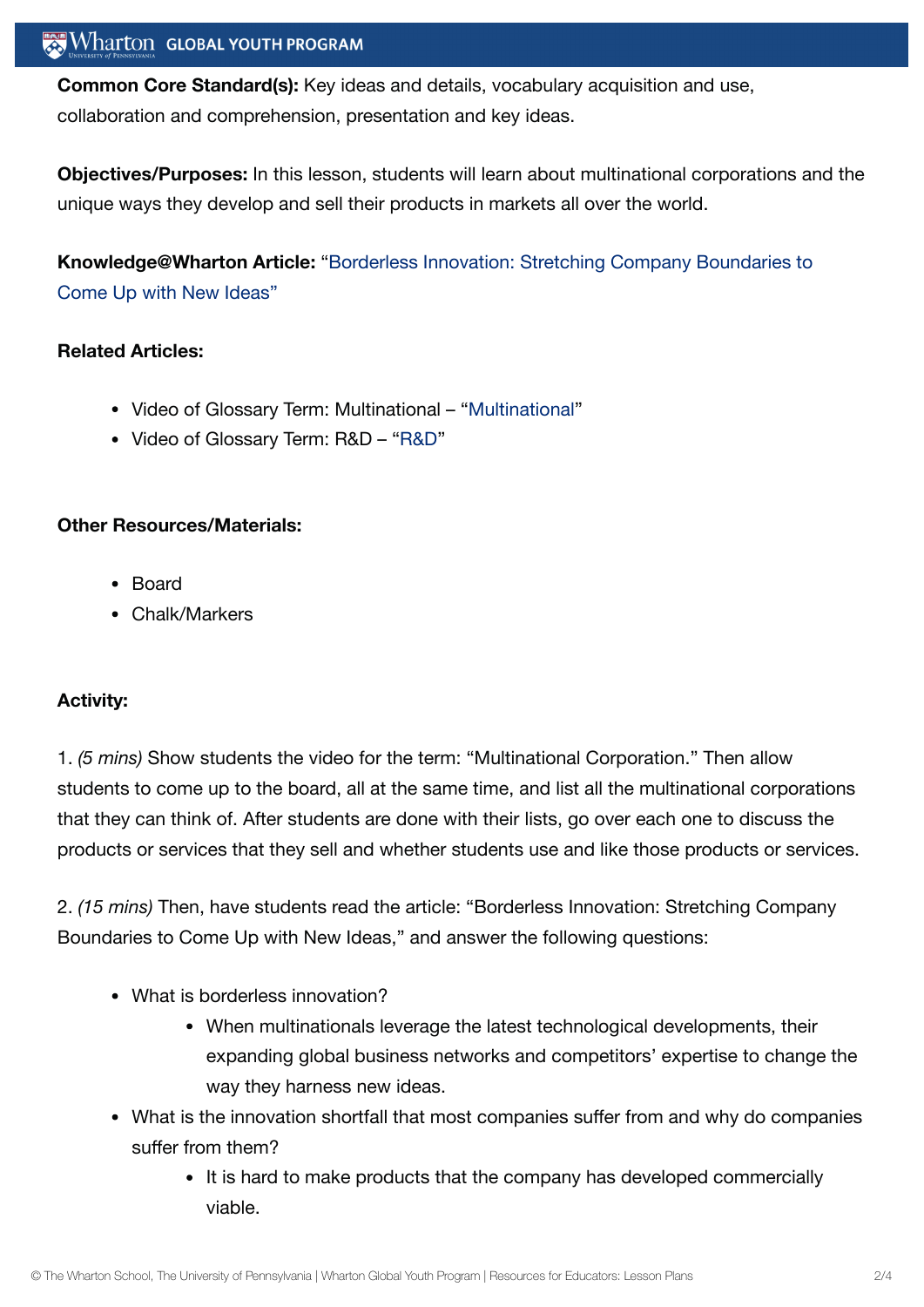### $\mathbb{R}$  Wharton Global Youth Program

- What is web based collaborative innovation and how does it help R&D?
	- It is when companies cooperate with technical experts in locations all over the world and it helps to drive R&D by lowering the cost and developing superior products quicker.
	- Example of this is the Apple iPhone.
- What internal push-backs should companies understand before they begin projects to enhance borderless innovation?
	- Culture.
	- What the local markets require from new products to deliver growth.
	- The competitive landscape.
- Why do global innovators need to understand the customer?
	- The customer will understand the solution.
	- So you can come up with specific, tailored approaches to address customer concerns.

Have students discuss their answers with a partner. Then discuss the answers and any reflections students have as a class.

3. *(20 mins)* For the next activity, break students up into 4 groups to discuss one of the four business models a company might adopt to reflect their innovation needs. Have students in each group present that model to the class and offer an idea based on that model and information on a particular developing market (Brazil, China, India, Russia).

#### The four models are:

- The Orchestra Model: It is highly structured and centralized. It is typically focused on upgrading an existing product or service that dominates a market, with tightly controlled ownership of intellectual property. Examples include the iPhone, whose developers have been releasing roughly 10,000 applications a month for use with it, or India's ultra-lowcost Tata Nano car, which uses a localized network to manufacture units from a fixed design.
- The Creative Bazaar Model: It is based on leading players in a particular market that want to acquire new ideas from small companies or individual inventors in order to broaden their range of products and market position. A case in point is Dial. The soap manufacturer aims to find 30% of its new ideas from outside the company through a program called "Partners in Innovation" that it launched with the New York-based United Inventors' Association, an organization founded in 1990 to foster education and support for inventors.